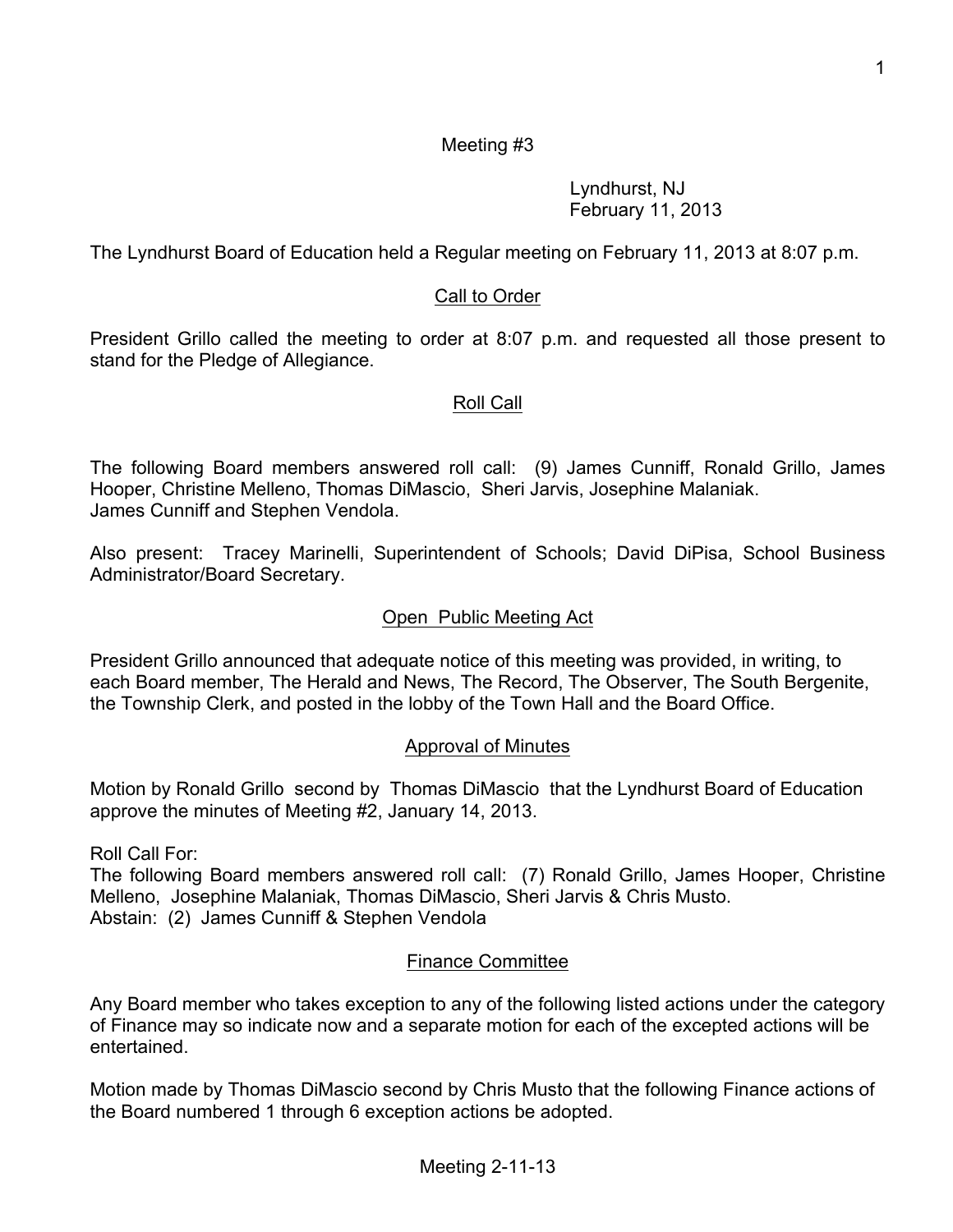Roll Call For: (9) Ronald Grillo, James Cunniff, James Hooper, Christine Melleno, Chris Musto, Stephen Vendola, Josephine Malaniak, Thomas DiMascio & Sheri Jarvis.

- 1. BE IT RESOLVED, by the Lyndhurst Board of Education that it has received and accepts the financial reports of the Secretary and Treasurer of School Monies for the month ended January 31, 2013 and certifies that the reports indicate that no major account or fund is over expended in violation of NJAC 6A:23-2.11(a) and that sufficient funds are available to meet the district's financial obligations for the remainder of the school year. A copy of the certification shall be included in the minutes.
- 2. BE IT RESOLVED, that the payroll for the month ended January 31, 2013 be and the same is hereby approved and ordered paid:

Payroll \$ 1,979,520.38

3. BE IT RESOLVED, that the attached list of supplies received and services rendered to the Board of Education of the Township of Lyndhurst, County of Bergen, for the month ended February 11, 2013 be and the same are hereby approved and ordered paid:

| Charter School (Fund 10)  |    | 12,184.00      |
|---------------------------|----|----------------|
| Current Expense (Fund 11) |    | \$937,473.39   |
| Special Revenue (Fund 20) | S. | 50,715.42      |
| Total                     |    | \$1,000,372.81 |
| <b>General Ledger</b>     | S. | 77,250.55      |

4. BE IT RESOLVED, that cafeteria services rendered to the Board of Education of the township of Lyndhurst, County of Bergen, for the Month of January 2013, be and the same are hereby approved and ordered paid:

| Payroll/Payroll Taxes | \$27,280.93 |
|-----------------------|-------------|
| Services              | \$34,183.71 |

- 5. BE IT RESOLVED, that the Lyndhurst Board of Education approve the attached transfers for the month of January 2013.
- 6. BE IT RESOLVED, that the Lyndhurst Board of Education contract with Educational Data Services, Inc. for the 2013-2014 school year for the following:

Licensing & Maintenance Fee \$8,045.00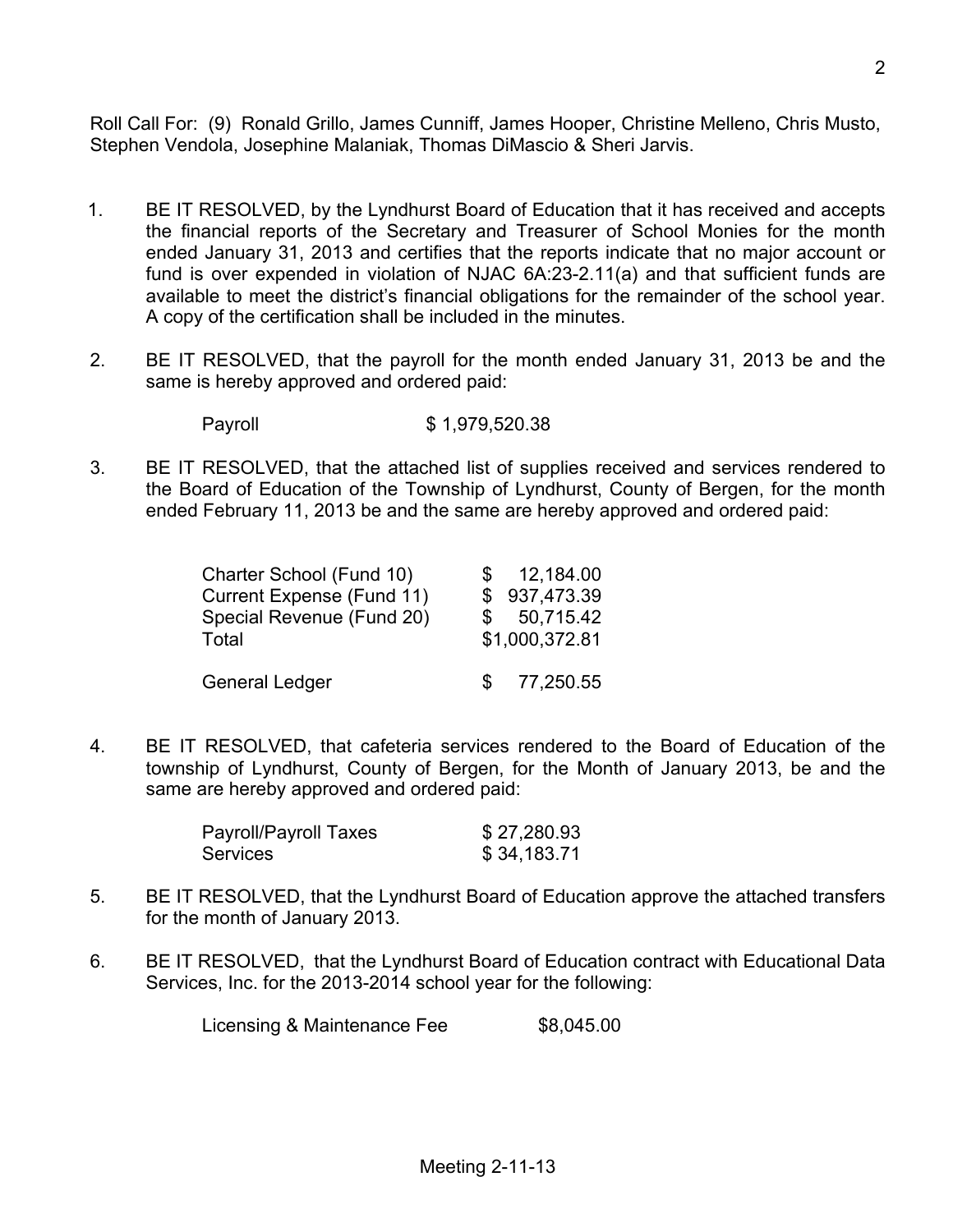Any Board member who takes exception to any of the following listed actions under the category of Education & Curriculum Committee may so indicate now and a separate motion for each of the excepted actions will be entertained.

Motion made by Josephine Malaniak second by Christine Melleno that the following Education & Curriculum Committee actions of the Board numbered 1 through 5 exception actions be adopted.

Roll Call For: (9) Ronald Grillo, James Cunniff, James Hooper, Christine Melleno, Chris Musto, Stephen Vendola, Josephine Malaniak, Thomas DiMascio & Sheri Jarvis.

1. BE IT RESOLVED, that the Lyndhurst Board of Education approve the following additional school field trip:

Franklin School – State Theatre, New Brunswick, NJ

- 2. BE IT RESOLVED, that the Lyndhurst Board of Education enter into an agreement with Northwest Evaluation Association for MAP (Measures of Academic Progress) Assessment for 2013-2014 school year.
- 3. BE IT RESOLVED, that the Lyndhurst Board of Education enter into an agreement with Pearson Reading Streets for Grades Kindergarten and First for the 2013-2014 school year.
- 4. BE IT RESOLVED, that the Lyndhurst Board of Education approve the modification of the high school daily schedule to 8:10 a.m. – 1:00 p.m. on the following dates to accommodate for HSPA testing:

March  $5^{th}$ , March  $6^{th}$  and March  $7^{th}$ , 2013

5. BE IT RESOLVED, that the Lyndhurst Board of Education approves the submission of the Lyndhurst School Improvement Panels and Proposed Evaluation Schedule for the 2013-2014 school year.

# Rules & Regulation Committee

Any Board member who takes exception to any of the following listed actions under the category of Rules & Regulations Committee may so indicate now and a separate motion for each of the excepted actions will be entertained.

Motion made by James Hooper second by Thomas DiMascio that the following Rules & Regulations Committee actions of the Board numbered 1 through 1exception actions be adopted.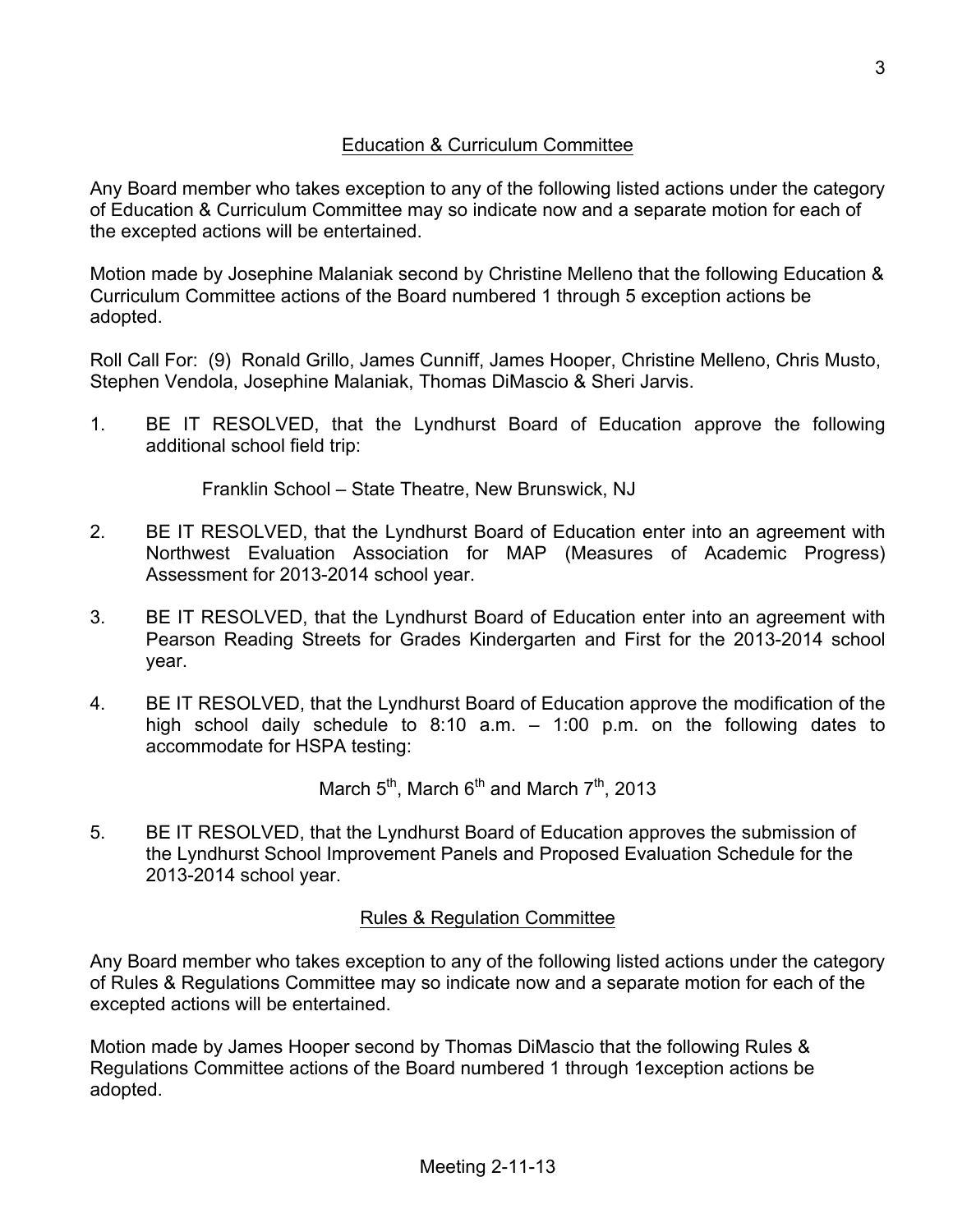Roll Call For: (9) Ronald Grillo, James Cunniff, James Hooper, Christine Melleno, Chris Musto, Stephen Vendola, Josephine Malaniak, Thomas DiMascio & Sheri Jarvis.

1. BE IT RESOLVED, that the Lyndhurst Board of Education approve the following use of school facilities:

| Organization                       | Place                                   | Time, Date, Purpose                                                                                                                    |
|------------------------------------|-----------------------------------------|----------------------------------------------------------------------------------------------------------------------------------------|
| <b>Lyndhurst Music Association</b> | <b>High School</b><br><b>Music Room</b> | 6:30 p.m. $-9:00$ p.m.<br>1/15/13<br>Meeting                                                                                           |
| Cap, Gown Committee 2013           | <b>High School</b><br>Media Center      | 7:00 p.m. $-8:00$ p.m.<br>1/17/13<br>Meeting                                                                                           |
| Lyndhurst Parks Dept.              | <b>High School</b><br>Gym               | $7:00$ a.m. $-12:00$ p.m.<br>1/26/13<br>Wrestling                                                                                      |
| Jefferson School PTA               | Jefferson School<br>Art Room            | 6:00 p.m. $-8:00$ p.m.<br>1/29/13 & 2/27/13<br><b>PTA Meeting</b>                                                                      |
| <b>LHS Project Graduation</b>      | <b>High School</b><br>Room #142         | $7:00$ p.m. $-8:15$ p.m.<br>2/6/13 & 2/27/13<br>Meetings                                                                               |
| Lyndhurst Little League            | Jefferson School<br>Gym                 | $3/1/13 - 6.00$ p.m.-8:30 p.m.<br>$3/2/13 - 9:00$ am-12:30 p.m.<br>$3/3/13 - 5:00$ pm-7:30 p.m.<br><b>Indoor Little League Tryouts</b> |
| Lyndhurst Fire Dept. Co. 3         | Firehouse<br>To bring 6 piece stand     | 3/8/13 & 3/9/13<br><b>Fund Raiser</b>                                                                                                  |
| Roosevelt School PTA               | Roosevelt School<br>Gym                 | $7:00$ a.m. $-4:00$ p.m.<br>3/19/13<br><b>Cultural Arts Program</b>                                                                    |

## Student Activities & Recognition Committee

Any Board member who takes exception to any of the following listed actions under the category of Student Activities Committee may so indicate now and a separate motion for each of the excepted actions will be entertained.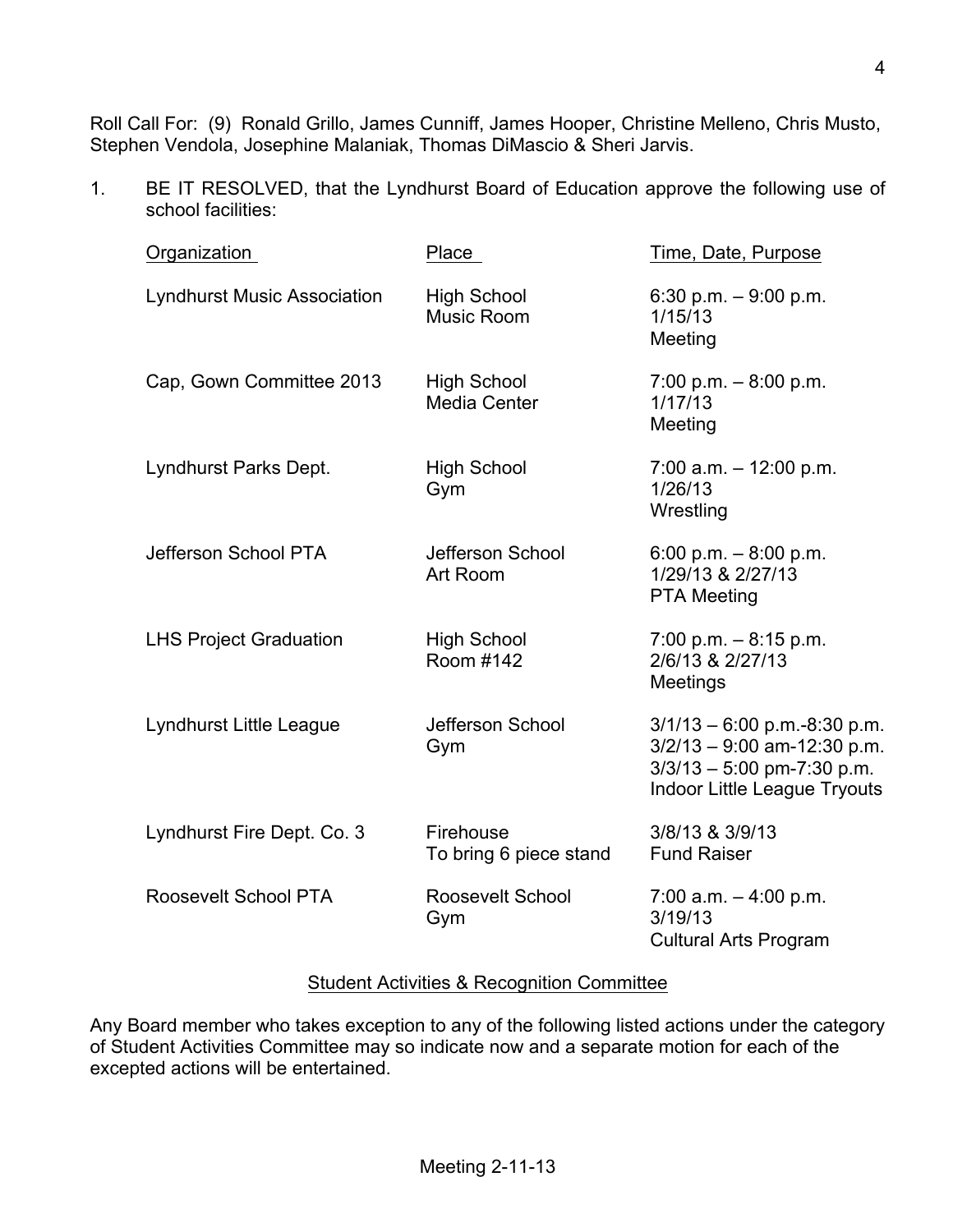Motion made by Sheri Jarvis second by Christine Melleno that the following Student Activities & Recognition Committee actions of the Board numbered 1 through 2 exception actions be adopted.

Roll Call For: (9) Ronald Grillo, James Cunniff, James Hooper, Christine Melleno, Chris Musto, Stephen Vendola, Josephine Malaniak, Thomas DiMascio & Sheri Jarvis.

- 1. BE IT RESOLVED, that the Lyndhurst Board of Education approve placement of (1) Communication Impaired student to attend South Bergen Jointure Commission's Wood-Ridge Campus, effective January 30, 2013, at a tuition rate of \$49,170.00, pro-rated. This student has transferred from Moonachie to our district due to the flooding in that town. Transportation will be arranged through South Bergen Jointure Commission.
- 2. BE IT RESOLVED, that the Lyndhurst Board of Education approve placement of (2) Emotionally Disturbed students to attend Benway School in Wayne, effective February 4, 2013 and February 11, 2013 at a tuition rate of \$52,317.87 each, pro-rated. Transportation will be arranged through South Bergen Jointure Commission.

#### New Business

Any Board member who takes exception to any of the following listed actions under the category of New Business may so indicate now and a separate motion for each of the excepted actions will be entertained.

Motion made by Thomas DiMascio second by Chris Musto that the following New Business actions of the Board numbered 1 through 1 exception actions be adopted.

Roll Call For: (9) Ronald Grillo, James Cunniff, James Hooper, Christine Melleno, Chris Musto, Stephen Vendola, Josephine Malaniak, Thomas DiMascio & Sheri Jarvis.

1. BE IT RESOLVED, that the Lyndhurst Board of Education approve the following monthly Board of Education meeting dates. Work session will begin at 7:00 p.m. and public meeting will begin at 8:00 p.m.

> March 4, 2013 March 11, 2013 March 25, 2013 April 15, 2013 May 6, 2013 June 10, 2013 June 27, 2013 **JULY – NO MEETING** August 12, 2013 September 9, 2013 October 14, 2013

-------------SEPARATE VOTE-----------------------------------------------------------------------------------------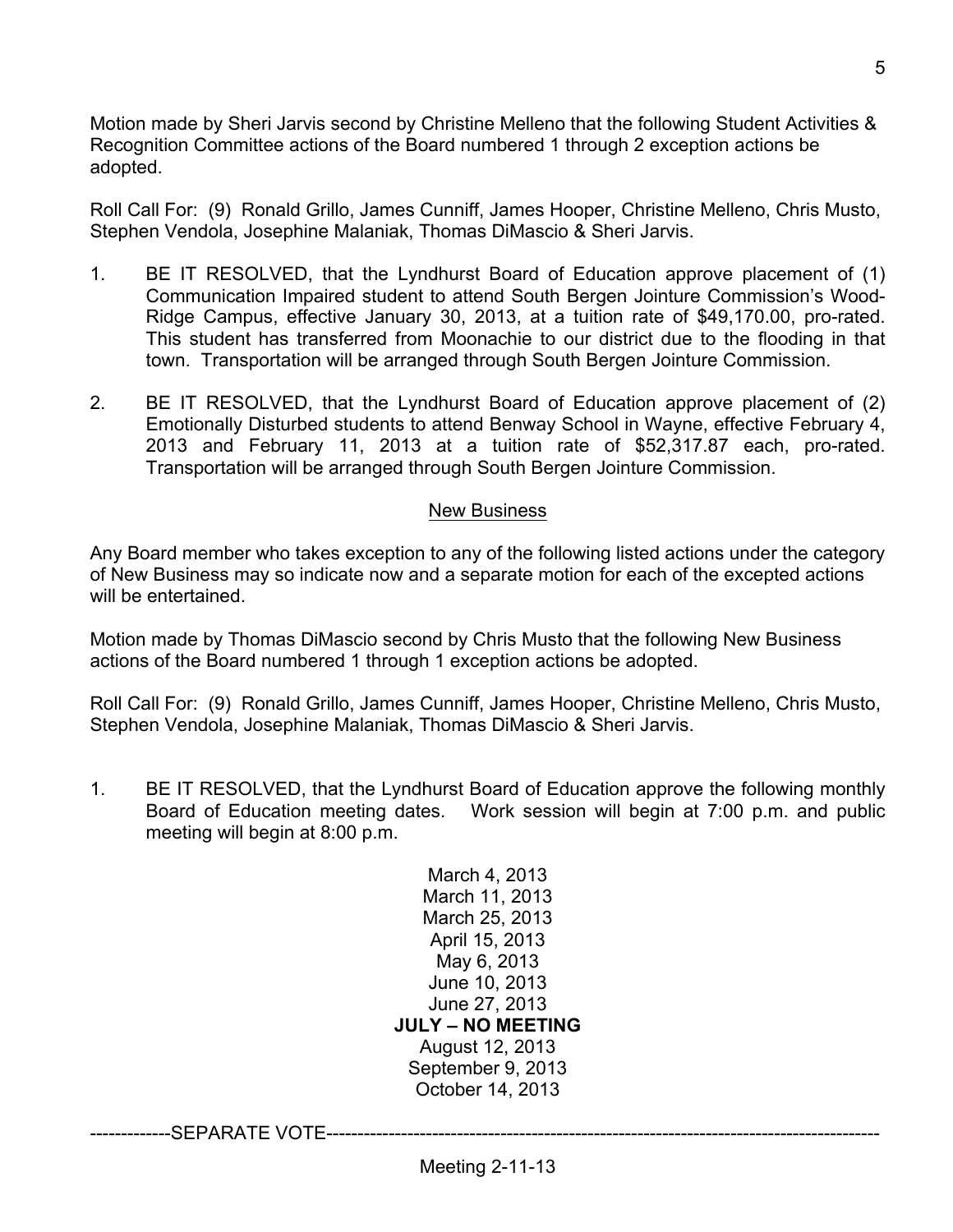Any Board member who takes exception to any of the following listed actions under the category of New Business may so indicate now and a separate motion for each of the excepted actions will be entertained.

Motion made by James Hooper second by Thomas DiMascio that the following New Business actions of the Board numbered 2 through 2 exception actions be adopted.

Roll Call For: (9) Ronald Grillo, James Cunniff, James Hooper, Christine Melleno, Chris Musto, Stephen Vendola, Josephine Malaniak, Thomas DiMascio & Sheri Jarvis.

2. WHEREAS, the Lyndhurst Board of Education, as a result of re-districting and significant increases in elementary school enrollment; and

WHEREAS, since the early 1980's, the district's Table of Organization lists one building administrator, who serves as principal for both Columbus and Lincoln Schools; and

WHEREAS, this shared principal was the result of Lincoln School having only one (1) Grade 7 and one (1) Grade 8 class; and Columbus School having Kindergarten thru Grade 6; and

WHEREAS, the increased enrollment at Lincoln School now houses additional classes at Lincoln School (2) sections of grades 4-8 and Columbus School (2) sections of grades 1- 3; and

WHEREAS, as a result of these enrollment increases, and in light of recent events relative to school safety and security; now

BE IT RESOLVED, that the Lyndhurst Board of Education, approves the addition of one building principal to its Table of Organization , for the 2013-2014 school year, effective July 1, 2013; and

BE IT FURTHER RESOLVED, that the Table of Organization reflect one (1) building principal at Lincoln School and one (1) building principal at Columbus School; and

BE IT FURTHER RESOLVED, that funding for this position be included in the 2013-2014 school budget.

-----------SEPARATE VOTE-------------------------------------------------------------------------------------------

Ronald Grillo asked for the following committee reports:

Special Needs Committee

Christine Melleno discussed a meeting to be held 2/28/12 at Washington School.

School Safety & Substance Abuse Committee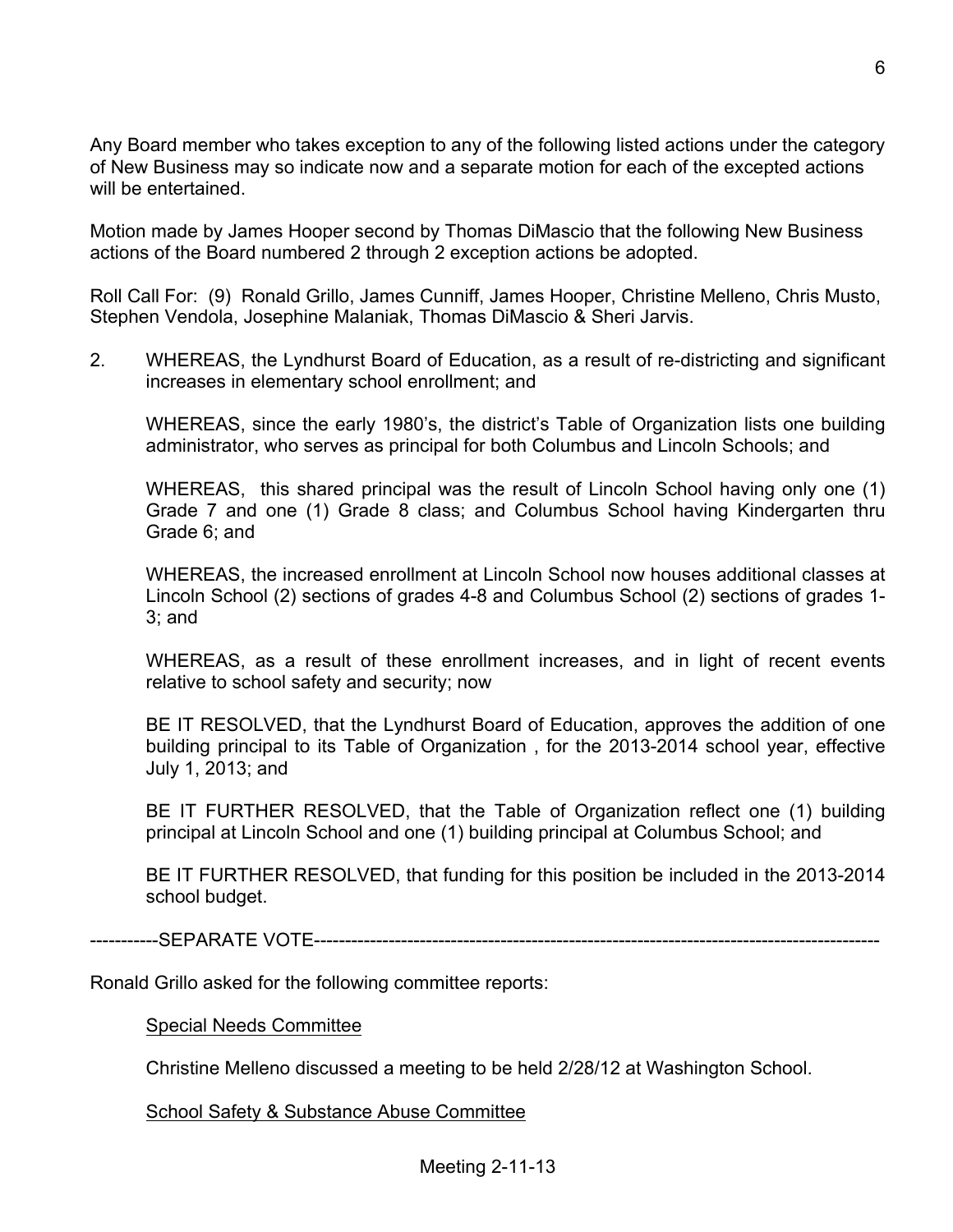Chris Musto discussed a meeting to be held on Wednesday, 2/13/12 at 10:00 a.m.

## Committee for Performing Arts

Tracey L. Marinelli, Superintendent discussed the High School Auditorium Renovation Project at no cost to the district.

There will be a performance by Jimmy Smagula on May 17, 18 & 19, 2013. Tickets will be sold.

She also spoke about Adopt a Chair Program. Anthony Guzzo, architect will look into three choices for the renovation.

A committee will be formed for this initiative.

Ronald Grillo mentioned there will be an Art Sale the same weekend of the performance, May 17-19, 2013.

James Hooper acknowledged the great performance of all who participated in High School Musical, "The Wedding Singer".

## Community Relations Committee

Chris Musto discussed the Health Fair to be held on May 10 & 11, 2013. This will be in conjunction with the District Walk-a-Thon.

James Hooper Discussed Battle of the Bands

## Tom DiMascio

Lame Duck Session Board of Education meeting dates for November & December needs to be discussed.

## New Business

Calendar of Board of Education meetings was adjusted to change May 13, 2013 meeting to May 6, 2013 and to discuss November & December meetings.

Discussion regarding new principal.

Superintendent's Report

- 1. District Band & Choir Schedule
- 2. Academic Awards May 7, 2013
- 3. Realtime to do Reverse 911
- 4. Clara Maass Program was cancelled due to low enrollment of students.
- 5. Dr. Seuss Day to be March 1, 2013.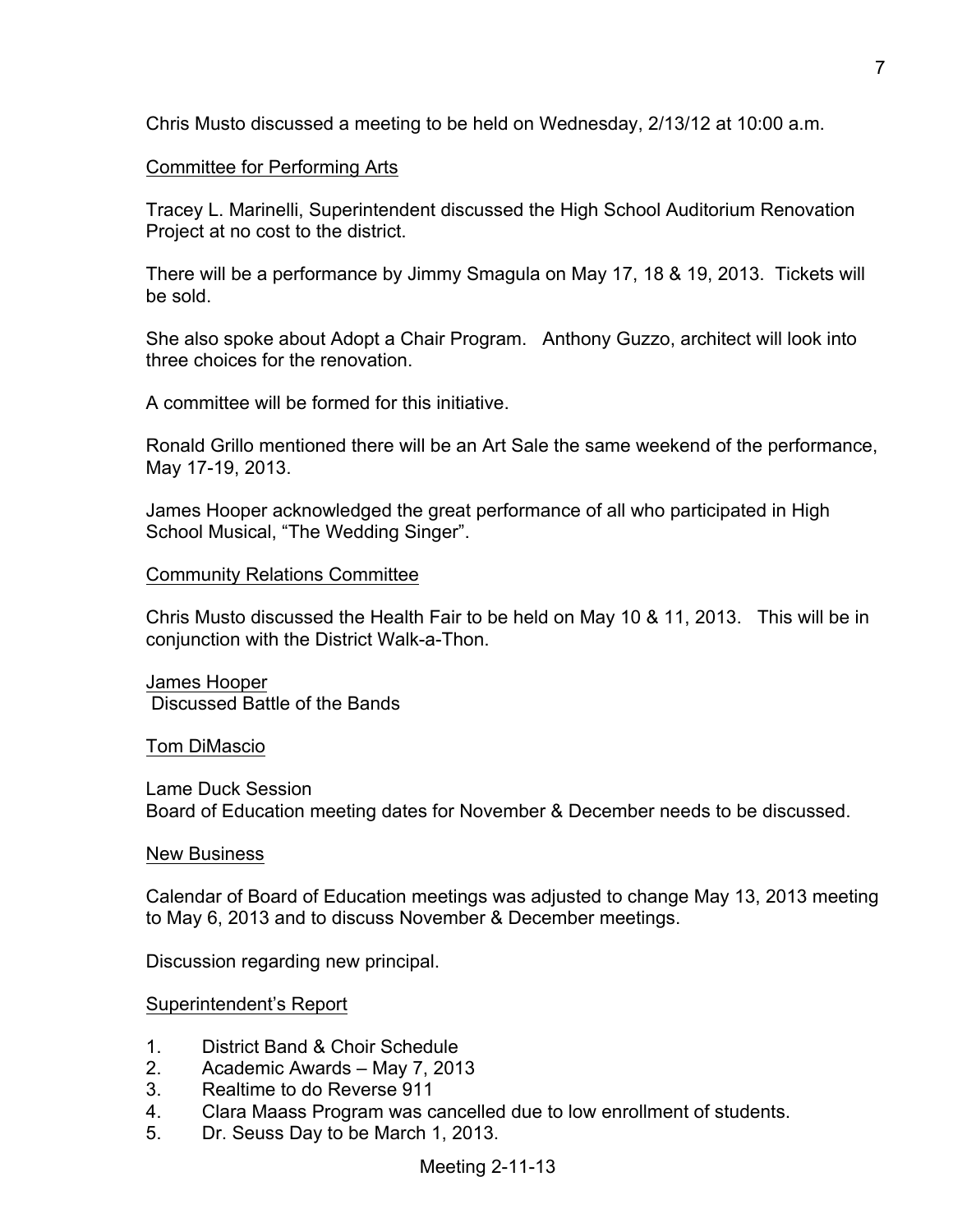6. Potential School Calendar for 2013-2014.

## Non-Agenda

Tara Castellitto Reverse 911 i-Pads – Repair

Debbie Peloso Dr. Seuss Committee and Guest Speakers

When will the time schedule committee meet again?

James Hooper Questioned why there are 12 single session days?

Chris Musto Suggested no school on Election Day – November 5, 2013

Board Members are to give comments on 2013-2014 School Calendar to James Hooper.

Tracey L. Marinelli, Superintendent did a presentation on NJASK test scores.

# Motion to Go Into Executive Caucus

Motion by Josephine Malaniak second by Thomas DiMascio and unanimously carried, the Board went into Executive Caucus at 9:50 p.m. for the purpose of: a matter involving staff members, other Board Member social media issues, pending or anticipated litigation and personnel.

# Motion To Open Meeting to Public

Motion by Christine Melleno second by Christopher Musto and unanimously carried, the Board opened the meeting to the public at 10:50 p.m.

Roll Call For:

The following Board members answered roll call: (9) Ronald Grillo, James Hooper, Christine Melleno, Josephine Malaniak, Christopher Musto, Thomas DiMascio, Sheri Jarvis, James Cunniff & Stephen Vendola.

## Personnel Committee

Any Board member who takes exception to any of the following listed actions under the category of Personnel Committee may so indicate now and a separate motion for each of the excepted actions will be entertained.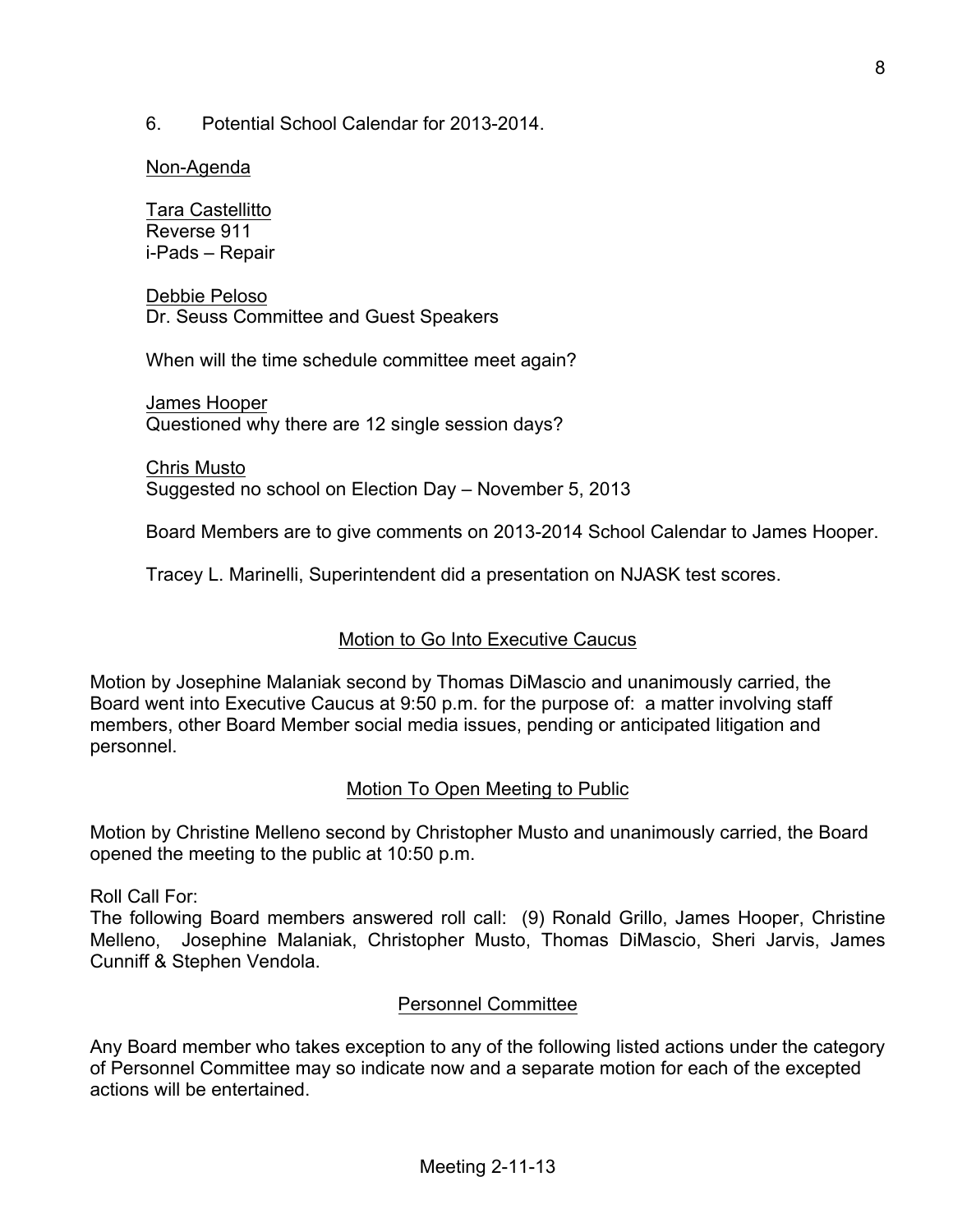Motion made by Christine Melleno second by Thomas DiMascio that the following Personnel Committee actions of the Board numbered 1 through 10 and 12 through 17 exception actions be adopted.

Roll Call For: (9) Ronald Grillo, James Cunniff, James Hooper, Christine Melleno, Chris Musto, Stephen Vendola, Josephine Malaniak, Thomas DiMascio & Sheri Jarvis.

1. BE IT RESOLVED, at the recommendation of Tracey L. Marinelli, Superintendent of Schools, that the Lyndhurst Board of Education appoint the following 2012-2013 Spring Athletic Positions, subject to negotiations:

**Track** 

| <b>Thomas Shoebridge</b> | <b>Head Boys Track Coach</b>       | \$9,318.00 |
|--------------------------|------------------------------------|------------|
| Kimberly Hykey           | <b>Head Girls Track Coach</b>      | \$7,279.00 |
| James Day                | <b>Assistant Girls Track Coach</b> | \$7,064.00 |
| Darius Hughes            | <b>Assistant Boys Track Coach</b>  | \$7,064.00 |
| <b>Edward Tessalone</b>  | <b>Assistant Boys Track Coach</b>  | \$7,064.00 |
| David Rasczyk            | <b>Assistant Boys Track Coach</b>  | \$5,488.00 |

- 2. BE IT RESOLVED, at the recommendation of Tracey L. Marinelli, Superintendent of Schools, that the Lyndhurst Board of Education grant Kelly Chua, Learning Disabilities Teacher Consultant, a Maternity Leave of Absence under the Family Leave Act with the use of accumulated sick days from April 15, 2013 through May 31, 2013. Family Leave Act from June 1, 2013 to June 21, 2013. Return to work date September 3, 2013.
- 3. BE IT RESOLVED, at the recommendation of Tracey L. Marinelli, Superintendent of Schools, that the Lyndhurst Board of Education grant Shannon Ross, Roosevelt School Teacher, grade 8, a Maternity Leave of Absence under the Family Leave Act with the use of accumulated sick days from April 22, 2013 to May 30, 2013. Family Leave Act from May 31, 2013 to June 21, 2013. Return to work date September 3, 2013.
- 4. BE IT RESOLVED, at the recommendation of Tracey L. Marinelli, Superintendent of Schools, that the Lyndhurst Board of Education appoint Ann DeForge as a permanent substitute teacher for the 2012-2013 school year, effective immediately, at a salary of \$22,000.00 pro-rated.
- 5. BE IT RESOLVED, at the recommendation of Tracey L. Marinelli, Superintendent of Schools, that the Lyndhurst Board of Education approve the following for the 2012-2013 school year. Employment will be provisional, subject to authorization approval pending completion of criminal history background check, and subject to submission of all required application documents:

Monica Burgos – Substitute Custodian @ \$14.00 per hour

Kristina Caporino – Lunch Aide at Washington School @ \$10.00 per hour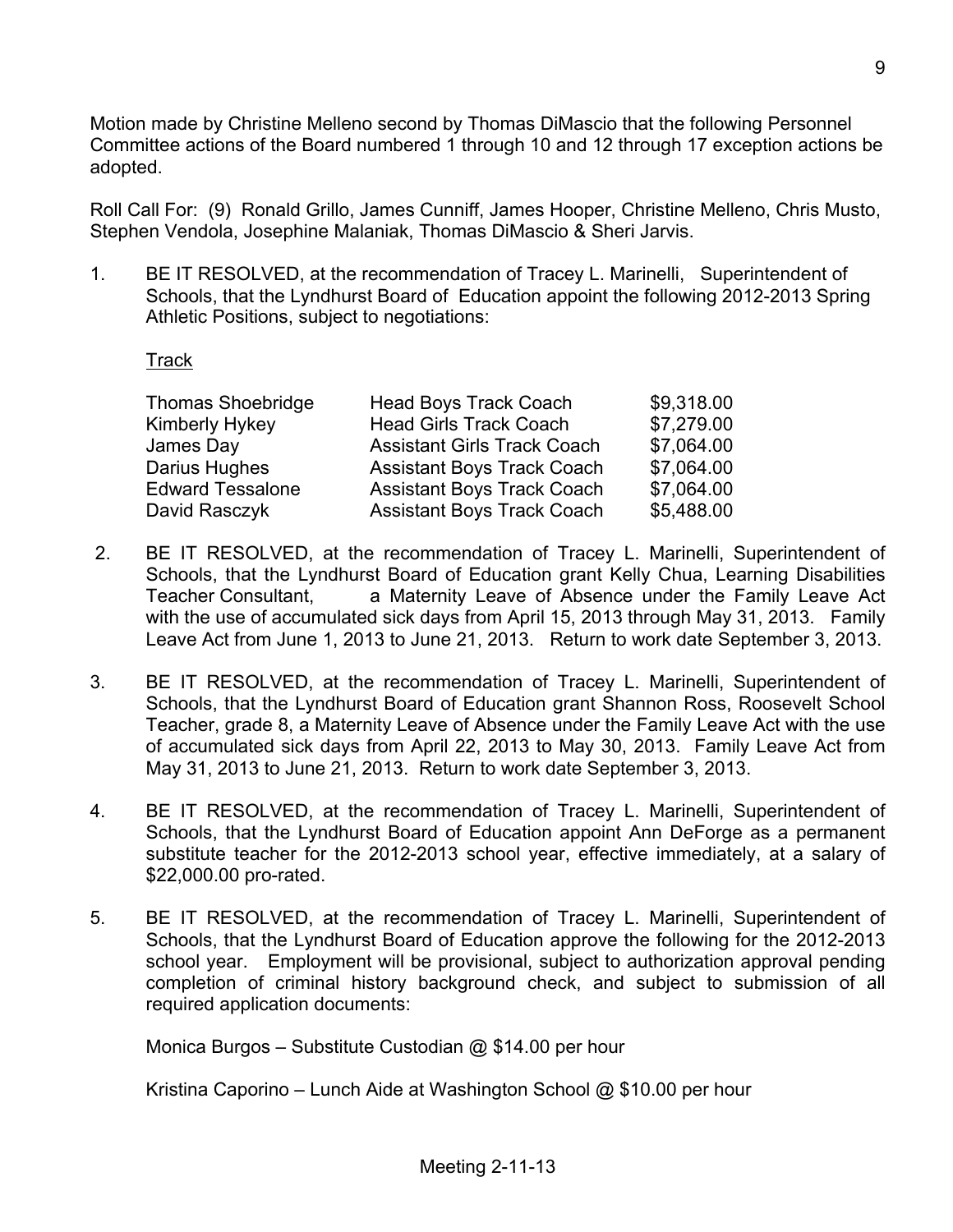- 6. BE IT RESOLVED, at the recommendation of Tracey L. Marinelli, Superintendent of Schools, that the Lyndhurst Board of Education approve Lauren Gash as SEMI Coordinator for the 2012-2013 school year as per contract, subject to negotiations.
- 7. BE IT RESOLVED, at the recommendation of Tracey L. Marinelli, Superintendent of Schools, that the Lyndhurst Board of Education place the following employees on the proper step of the salary guide, effective February 1, 2013, subject to negotiations:

Kelly Chua From: MA + 30 @ \$62,715 To: MA + 45 @ \$66,715 Tanya Pastor From: MA @ \$58,715 To: MA + 30 @ \$62,715

- 8. BE IT RESOLVED, at the recommendation of Tracey L. Marinelli, Superintendent of Schools, that the Lyndhurst Board of Education, approve Philip Sgroi to assist a classified student from the house to the bus between 7:30 and 7:45 a.m. and between 3:15 and 3:30 pm. from the school to the bus on a daily basis at a rate of pay of \$10.00 per hour.
- 9. BE IT RESOLVED, at the recommendation of Tracey L. Marinelli, Superintendent of Schools, that the Lyndhurst Board of Education approve the following volunteer coaches for the 2012-2013 school year, pending completion of criminal history background check:

Boys Track Alfredo Diaz Anthony Immediate Mehmet Guevner

Girls Track Jennifer Scardelli

Baseball Jim Walker Perrin Mosca Robert Fagan Richard Tuero Nick Edwards

**Softball** Emily Ringen

10. BE IT RESOLVED, at the recommendation of Tracey L. Marinelli, Superintendent of Schools, that the Lyndhurst Board of Education approve the following Professional Development Opportunities:

High School Northeast Clinic

Joseph Castagnetti 1/31/13 & 2/1/13 – Coaching Clinic Approx. \$75.00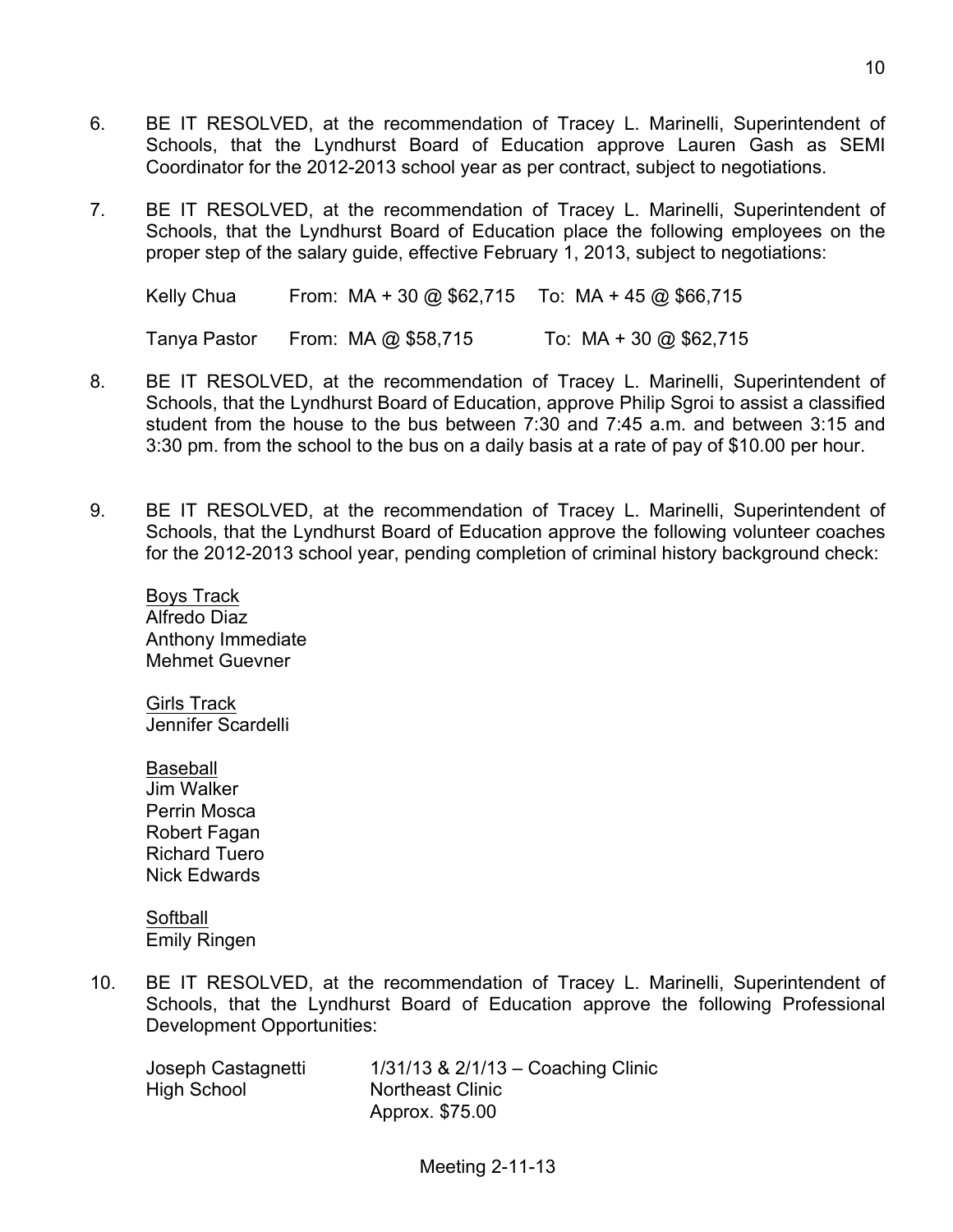| Lisa Stellato<br><b>High School</b>                                   | $2/6/13$ – Truancy and the Law<br>Approx. \$8.06                                                            |       |
|-----------------------------------------------------------------------|-------------------------------------------------------------------------------------------------------------|-------|
| <b>Melissa Hamilton</b><br><b>High School</b>                         | 2/8/13 - Practical Therapy Techniques of<br><b>Persistent Articulation Errors</b><br>Approx. \$225.00       |       |
| Tanya Pastor<br><b>High School</b>                                    | 2/11/13 - Cullman Center Institute for<br>Teachers: The Writer and the Editor<br>Approx. \$20.00            |       |
| Joseph Kropa<br>& Emily Ringen<br><b>High School</b>                  | $2/15 - 2/18/13$ – Project Adventure<br><b>Advancing Active Learning</b><br>Approx. \$600.00 each           |       |
| <b>Richard Tuero &amp;</b><br>Joseph Kropa<br><b>High School</b>      | 2/25/13 - NJAHPERD 2013 Annual<br>Convention<br>Approx. \$165.00 each                                       |       |
| Tom Thomas<br><b>High School</b>                                      | 3/6/13 - Coaching Clinic<br>Current Updates on the Treatment of Low<br><b>Back Pain</b><br>Approx. \$189.00 |       |
| Maryann Mule<br><b>High School</b>                                    | 3/8/13 – Getting In Tune: Harmonizing the<br><b>Field of Addiction</b><br>Approx. \$178.20                  |       |
| Kristen Webb<br><b>High School</b>                                    | 3/8 & 3/9 - The Many Facets of School<br>Nursing<br>Approx. \$320.50                                        |       |
| Diane Jankowski<br><b>High School</b>                                 | 3/13/13 - Section 504<br>Approx. \$189.99                                                                   |       |
| Erik Franklin,<br>Ruth Stern &<br>Sara Lampmann<br><b>High School</b> | $3/22/13 - 27$ <sup>th</sup> Annual Pre-Calculus Conference<br>Approx.\$177.09 each                         |       |
| Margaret Weckstein &<br>Jankowski<br>Live<br><b>High School</b>       | Transforming<br>Learning/Transforming<br>4/12/13<br>$\overline{\phantom{m}}$<br>Approx. \$65.00 each        | Diane |
| <b>Tanya Pastor</b>                                                   | 5/3/13 - Garden State Scholastic Press Assoc.<br>Meeting 2-11-13                                            |       |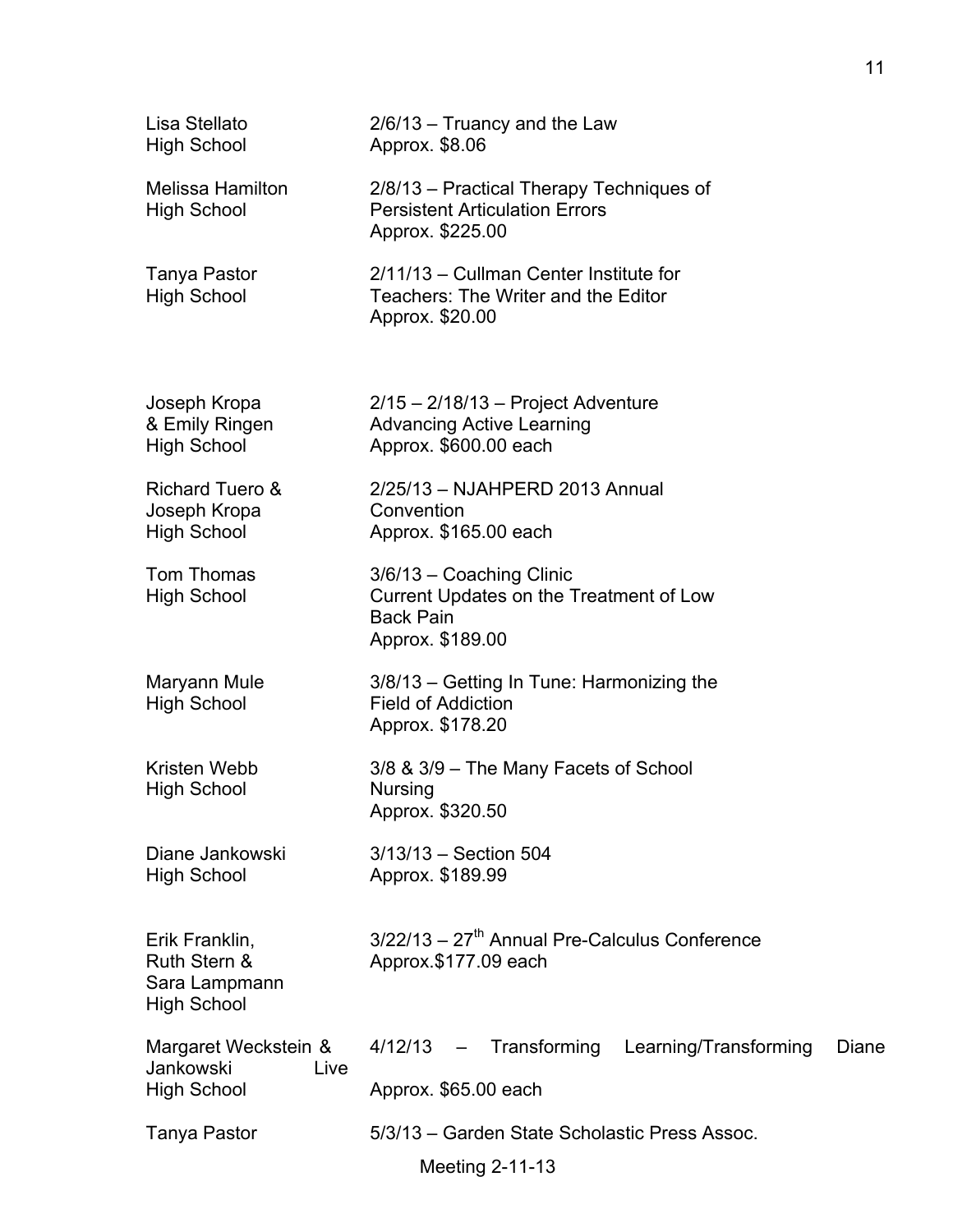- 12. BE IT RESOLVED, at the recommendation of Tracey L. Marinelli, Superintendent of Schools, that the Lyndhurst Board of Education approve the attached list of substitute teachers for the 2012-2013 school year. Employment will be provisional, subject to authorization approval pending completion of criminal history background check, and subject to submission of all required application documents.
- 13. BE IT RESOLVED by the Lyndhurst Board of Education as follows:
	- 1. The request of Anna Gianatiempo to irrevocably resign her employment by the Board, effective the close of business February 28, 2013, is hereby granted and accepted.
	- 2. The terms, stipulations and conditions as established in a Separation of Employment Agreement, annexed to this Resolution, dated January 15, 2013, are hereby adopted and approved by the Board of Education. The President and Secretary of the Board of Education are hereby authorized and directed to execute the attached Separation of Employment Agreement and any other documents necessary to effectuate this Separation of Employment Agreement.
- 14. BE IT RESOLVED, at the recommendation of Tracey L. Marinelli, Superintendent of Schools, that the Lyndhurst Board of Education grant Anthony Sorrentino an extended leave of absence at no monetary compensation in accordance with the LEA agreement Article XVI through June 2014, unless mutually shortened by the parties.
- 15. BE IT RESOLVED, at the recommendation of Tracey L. Marinelli, Superintendent of Schools, that the Lyndhurst Board of Education grant Laura Napolitano a non-paid Leave of Absence under the Family Leave Act with an estimated return to work of April 2013.
- 16. BE IT RESOLVED, at the recommendation of Tracey L. Marinelli, Superintendent of Schools, that the Lyndhurst Board of Education grant Jennifer Paterno a non-paid Leave of Absence under the Family Leave Act from January 25, 2013 to February 25, 2013.
- 17. BE IT RESOLVED, at the recommendation of Tracey L. Marinelli, Superintendent of Schools, that the Lyndhurst Board of Education grant Perrin Mosca a Leave of Absence with the use of accumulated sick days from March 11, 2013 to April 30, 2013 and a nonpaid Family Leave under the Family Leave Act from May 1, 2013 to May 17, 2013.

----------SEPARATE VOTE--------------------------------------------------------------------------------------------

Motion by Christine Melleno second by James Hooper.

12